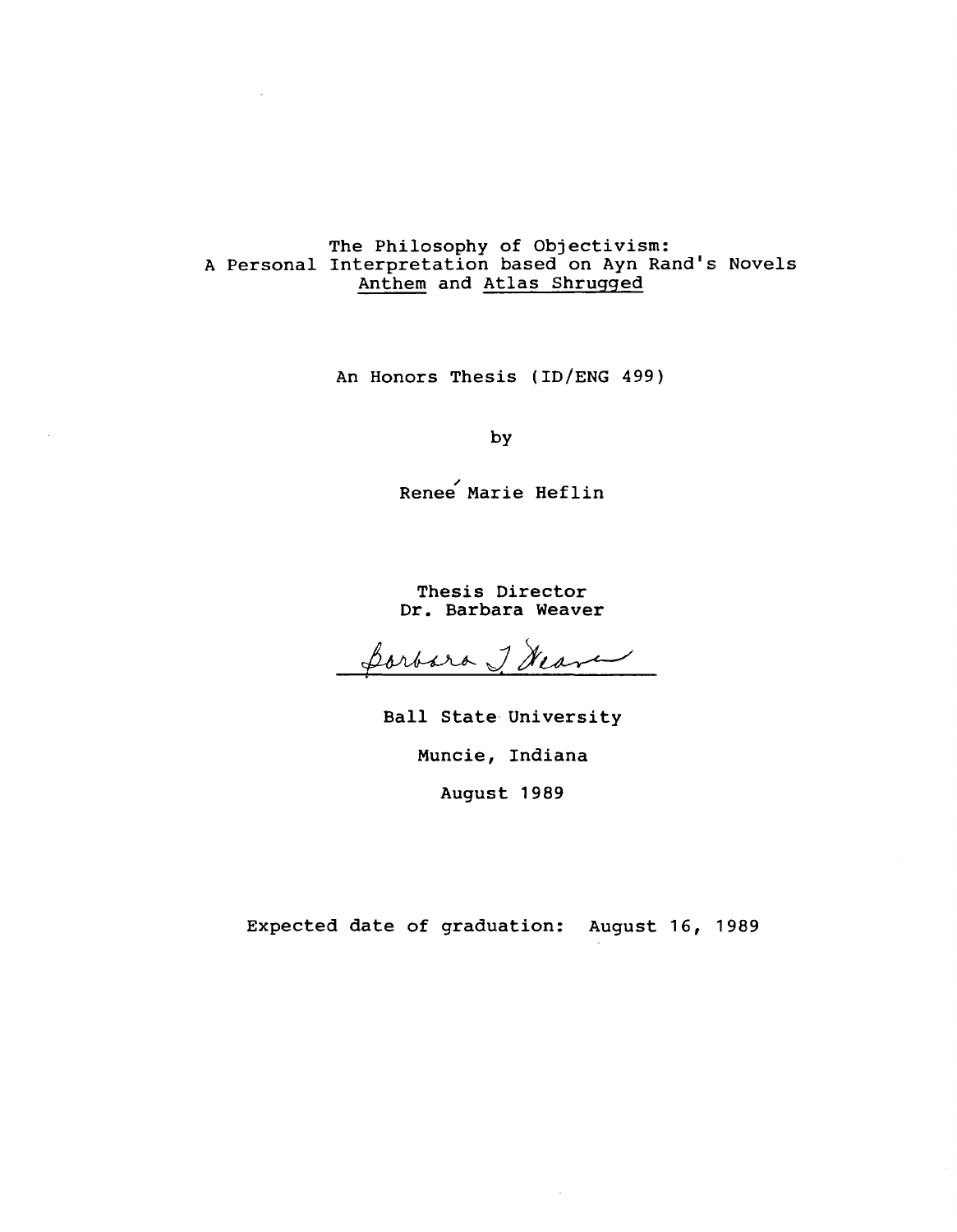# The Philosophy of Objectivism: A Personal Interpretation based on Ayn Rand's Novels Anthem and Atlas Shrugged

## Introduction

America today is greatly influenced by media. Television, radio, newspapers, billboards, magazines, and novels all affect the population. We form our philosophies and ideologies based upon the information we collect from such sources. Today's emphasis is on the human being, his worth and his immortality. Humanism, an "...attitude of thought or action centering upon distinctively human interests or ideals" (Webster's New Collegiate Dictionary 402), has been adopted to the extreme. Man is now considered not only a talented individual, but he is also considered invincible. According to John W. Robbins, author of Answer to Ayn Rand: A Critigue of the Philosophy of Objectivism, "Objectivism represents one of the newest and most popular versions of humanism that has appeared in the twentieth century" (6-7). Ayn Rand's now prevalent philosophy reaches out to people through her fiction and nonfiction alike. To the dedicated reader, however, Rand's theory may seem a bit contradictory; while her nonfiction defines Objectivism, her fiction does not always support it.  $\mathcal{S}_{\bm{\ell}}$  )  $\sim$  $\mathbb{R}^{\mathbb{Z}^2}$ سناري  $-39$ - 42

 $\mathcal{O}(\mathcal{O})$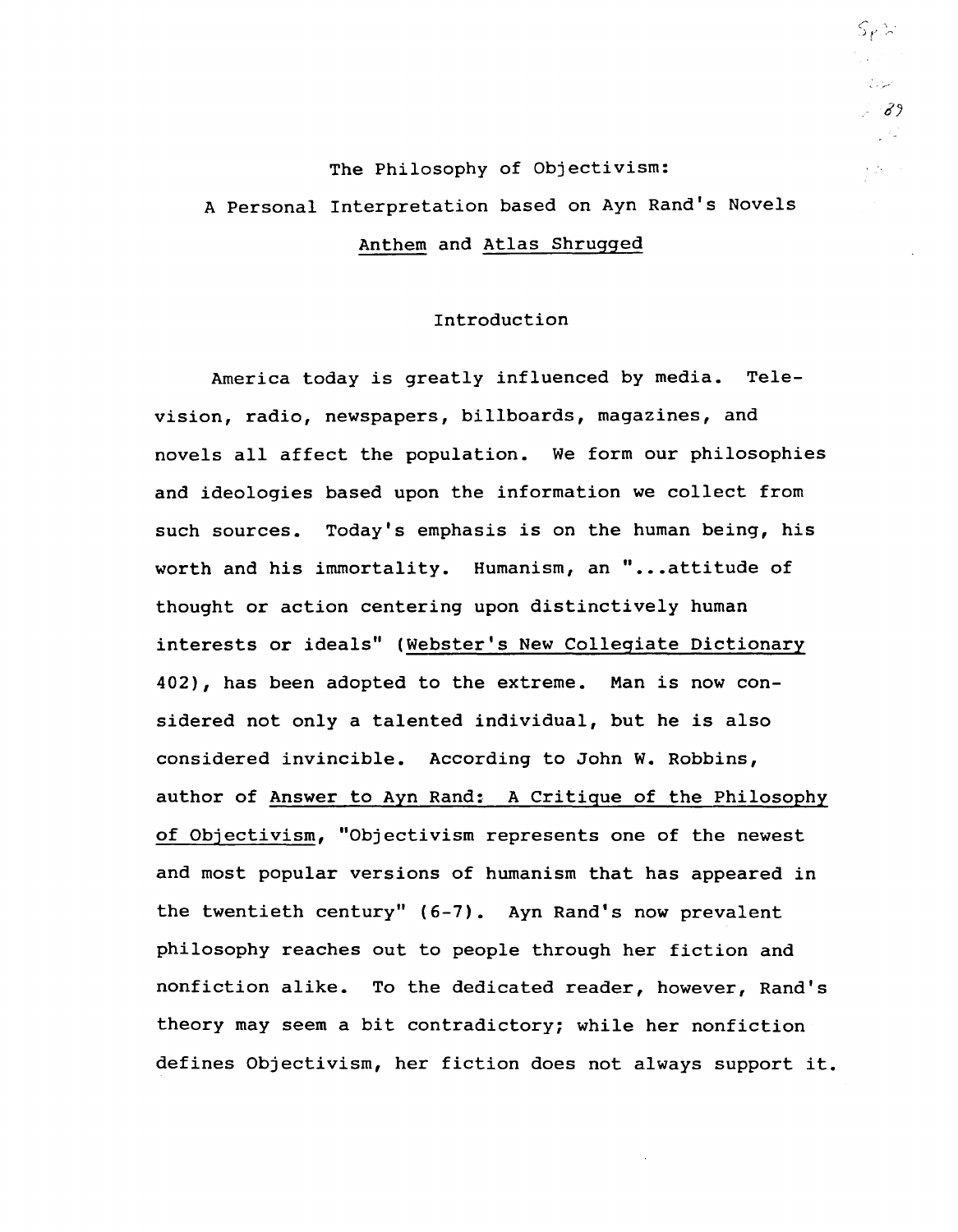Rand's novel Anthem is one example of a fictional work that does not support her philosophy. While her main characters may seem invincible, they are instead weakened by their intruding emotions. Atlas Shrugged, however, is one of Rand's greatest novels. Her entire theory of Objectivism can be found in the fifty-seven page speech given by her hero, John Galt. In this instance, Rand's fiction supports her philosophic beliefs. While Rand's nonfiction provides the theory of Objectivism, readers must select certain pieces of her fiction in order to see her philosophy supported.

Emotions and human ego often intrude upon logic. Rand, however, promotes reason and logic to the exclusion of such human qualities. Her own life, on the other hand, epitomizes this juxtaposition. While many occurrences throughout her younger years seem to indicate her search for the "true" intellectual, her fiction portrays characters of emotion and ego, humanists who combine both thinking and feeling.

#### Background

Ayn Rand was born on February 2, 1905, in st. Petersburg, Russia. In 1924, she received her degree from the University of Petrogradj two years later she arrived in the United States. Rand went to Hollywood and became a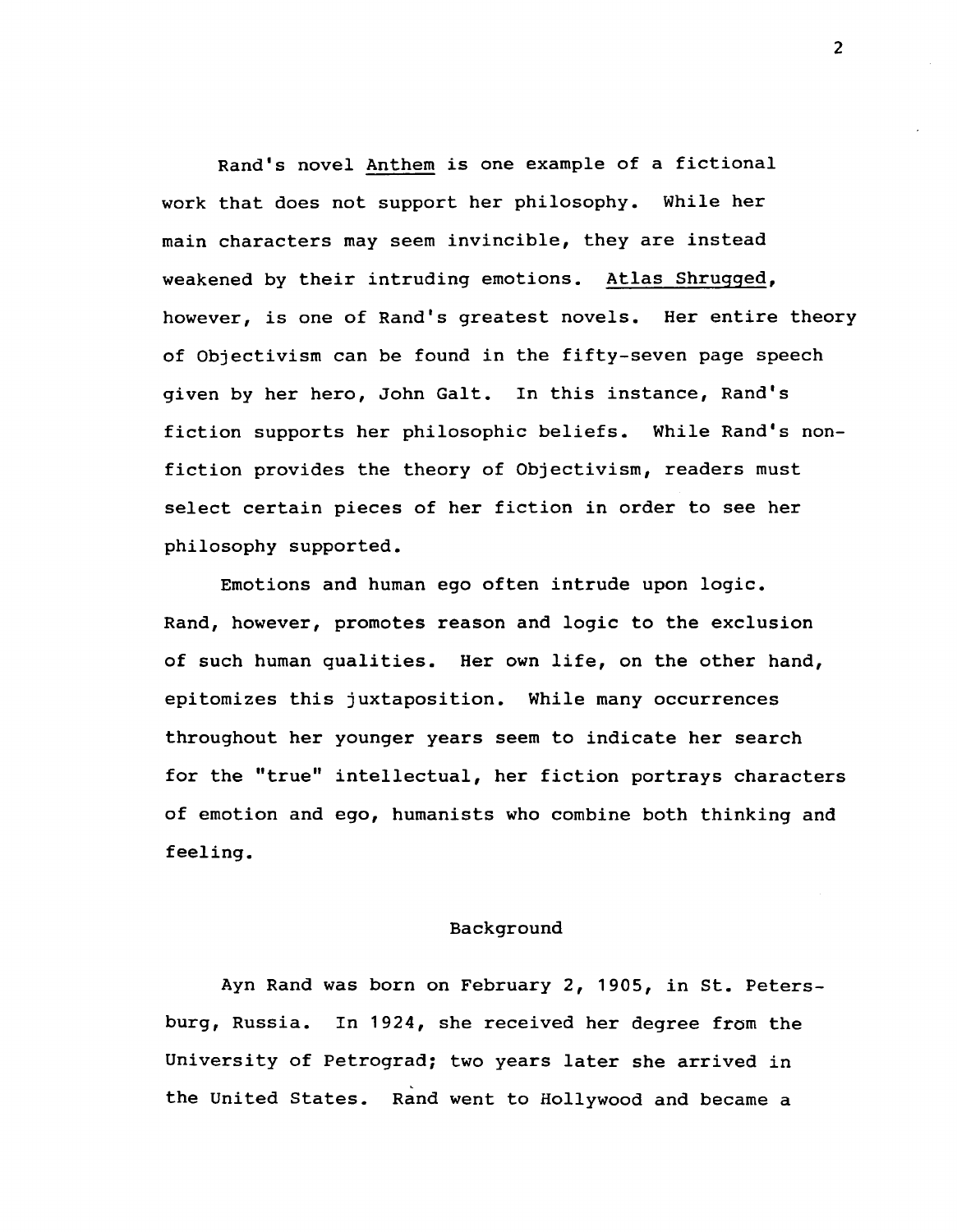screenwriter. Her moment of triumph, however, occurred in 1931 when she became a naturalized citizen of the United States (Britannic 9: 932).

In the late 1930s and the 1940s, Rand turned from screenwriting to novels. The Fountainhead was published in 1943 and Atlas Shrugged in 1957. In the area of nonfiction, Rand wrote For the New Intellectual: The Philosophy of Ayn Rand in 1961. From 1962-1976, she edited two journals that discussed her philosophy of Objectivism: The Objectivist (1962-1971) and The Ayn Rand Letter (1971-1976).

This popular writer, who so strongly advocated the ideas of laissez-faire capitalism and the importance of reason, died on March 6, 1982, in New York City. According to Nathaniel and Barbara Branden, authors of Who is Ayn Rand? as well as friends of Rand's for a time, three incidents occurred during Rand's adolescent years--events that reveal her nature and psycholgy. Similar events appear in her fiction as well.

1. At the age of thirteen, Rand and her family were running to Crimea in an attempt to seek refuge from the Communist factions. Stopped by a group of bandits, Rand stood face-to-face with death. Her reaction was this: she found comfort in the fact that she saw the image of Enjolras, a character from Victor Hugo's Les Miserables who dies while fighting for the insurrectionists. This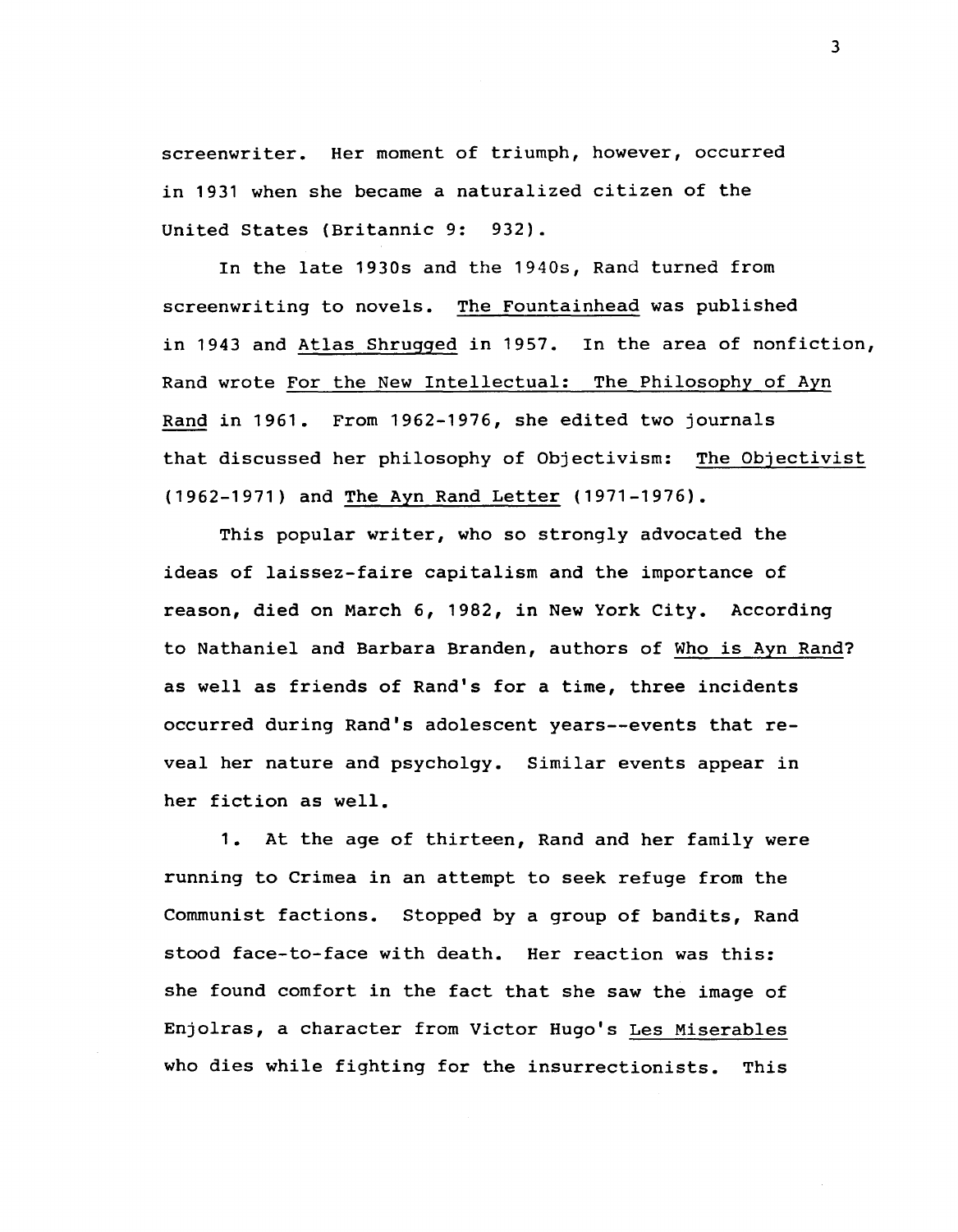character was Rand's favorite: brave, strong, fighting for his beliefs. Once she had seen his image, she no longer feared death. Modeling herself after Enjolras, Rand felt death was an unavoidable, non-threatening occurrence. Not all of Rand's fictional characters share her convictions.

Rand's hero in Anthem, Equality 7-2521, is much different. This character runs away from the City because he realizes staying there means dying. Rather than face the World Council of Scholars with his "invention" of electricity, he gives in to the tyranny of his superiors. By living in the Uncharted Forest Equality 7-2521 is hiding his knowledge; he denies its existence. John Galt, of Atlas Shrugged is like Rand, however. (1), too, is unafraid of death. John Galt returns to New York knowing he may die by doing so. His quest for freedom is more important than the threat of being killed.

2. Before the age of fourteen, Rand wrote a diary entry in which she proclaimed her decision to become atheist. Believing in God was too intuitive for Rand; she wanted nothing to interfere with her search for reason, with her escape from emotionalism. Here is where humanism is most obviously seen. Rand decides that man has no limitations. She claims that "Resignation, self-denial, and every other form of suffering, including self-destruction, are the virtues it [religion] advocates" (Robinson 30).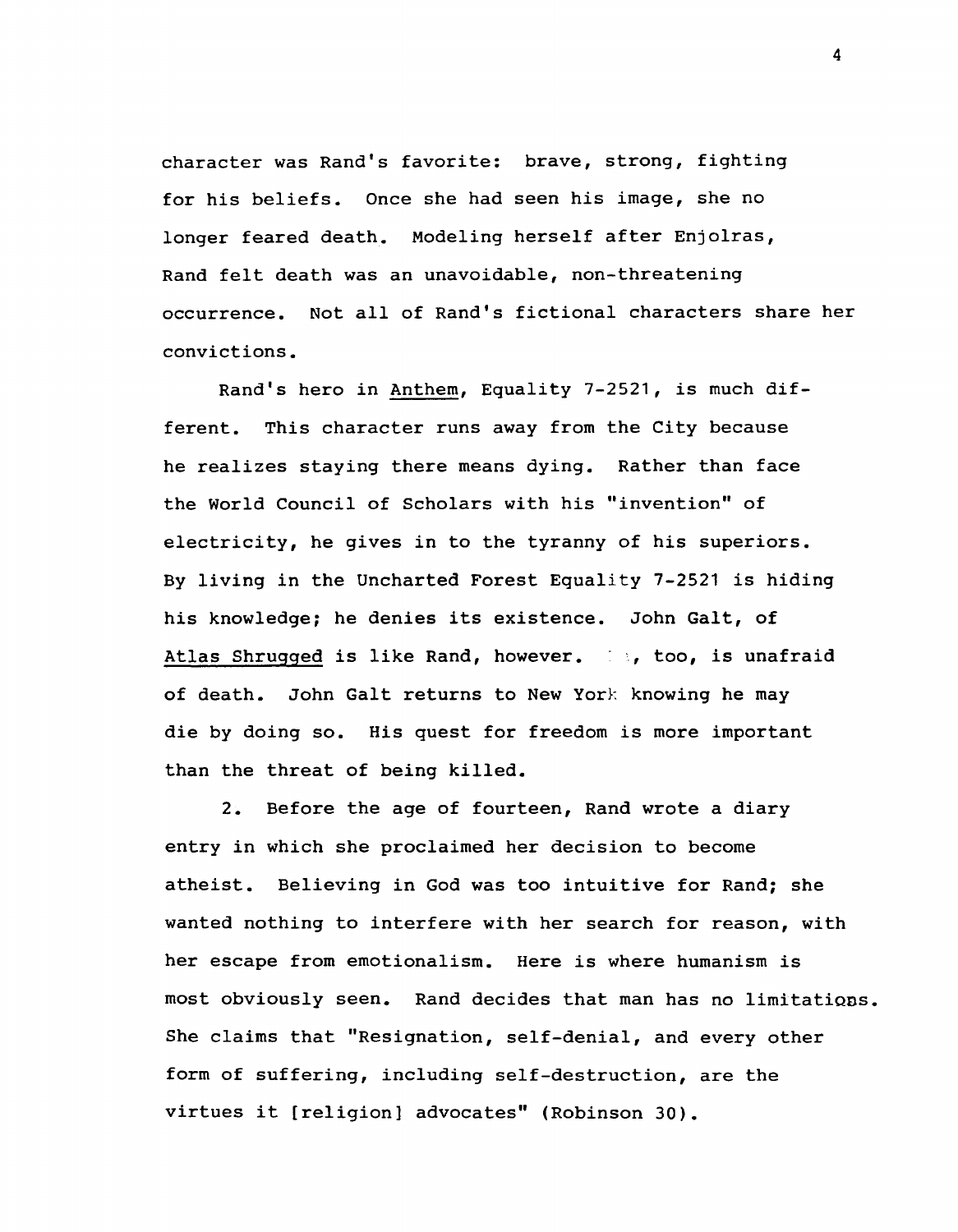In Anthem, Equality 7-2521 says of religions, "At first, man was enslaved by the gods. But he broke their chains" (119). In this case, Rand depicts religion not as a freeing, enhancing ideology, but as an ensnaring trap. Rather than being free, man must sacrifice himself to God. Sacrifice is considered by Rand to be one of the greatest vices of man. In The Virtue of Selfishness Rand writes, "... man must live for his own sake, neither sacrificing himself to others nor sacrificing others to himself" (23). In yet another instance, Rand's fiction portrays her belief in the evils of sacrifice. In Atlas Shrugged, John Galt is found making a speech to the people of the United States of America. He gives the reader Rand's philosophy and states the following, "I am the man who does not sacrifice his love or his values" (936). Later he claims, "We [the men of the mind] are on strike against self-immolation" (937).

3. In 1921, at the age of sixteen, a teacher of Rand's suggested that she (Rand) become a mathematician. Rand, however, replied, "No, it's not enough" (Branden 128-29). To Rand, math was a method, a means to an end. It was not an end in itself.

Rand was influenced by mathematics. In her novel Anthem, she uses numbers to name her characters. She does not leave it at that, however. Her characters' names have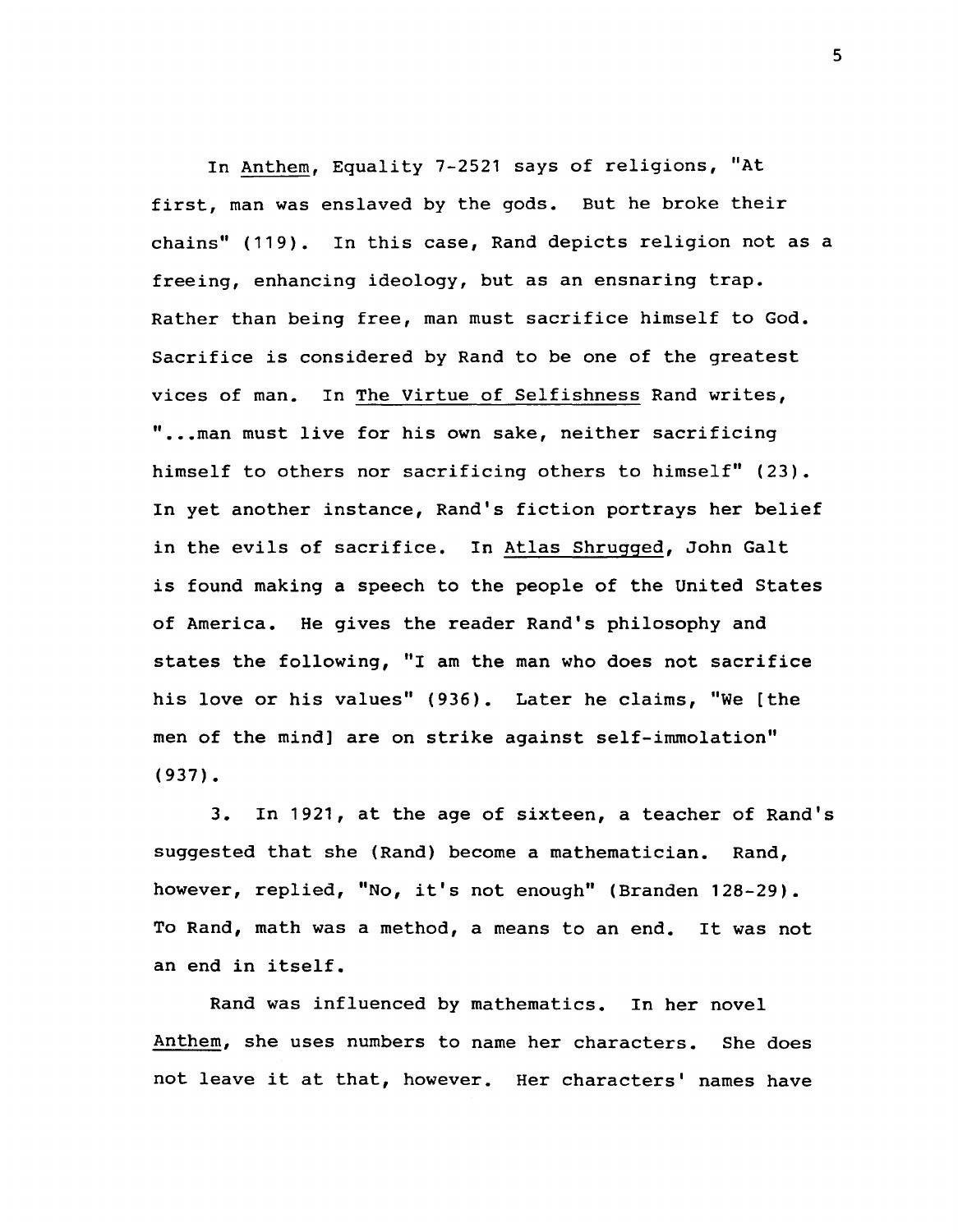greater significance than this thouoh. Rand uses mathematics in this instance as a means to a greater end. The fictional character Equality 7-2521, on the contrary, accepts the Council's dismissal of his invention. By withdrawing from society, he admits that it is the end. He does not pursue any other means of getting his invention into society. On the other hand, Dagny Taggart, the heroine in Atlas Shrugged, shows the same determination as Rand did. Vice-President in Charge of Operation for Taggart Transcontinental Railroad, Dagny started out in the company as a night operator for a small station (55). Instead of accepting this job as being good enough, she worked her way to the top of the company. The first job was not the end; it was the means to an end.

The Brandens cite these three incidents as most significant to the formation of Rand's ideas (126-29). They certainly provide readers with an interesting glimpse of the young Ayn Rand. Thereits:one:problem-with.citing such events as significant to Rand's ideology, however. This is the problem of contradiction. In the first occurrence, one sees the teenage Rand admiring a fictional character. This admiration is based on emotion and a feeling of spiritual identification with the hero Enjolras. This is not a logical, rational response; rather it is an intuitive one. Yet, the second event finds Rand discarding the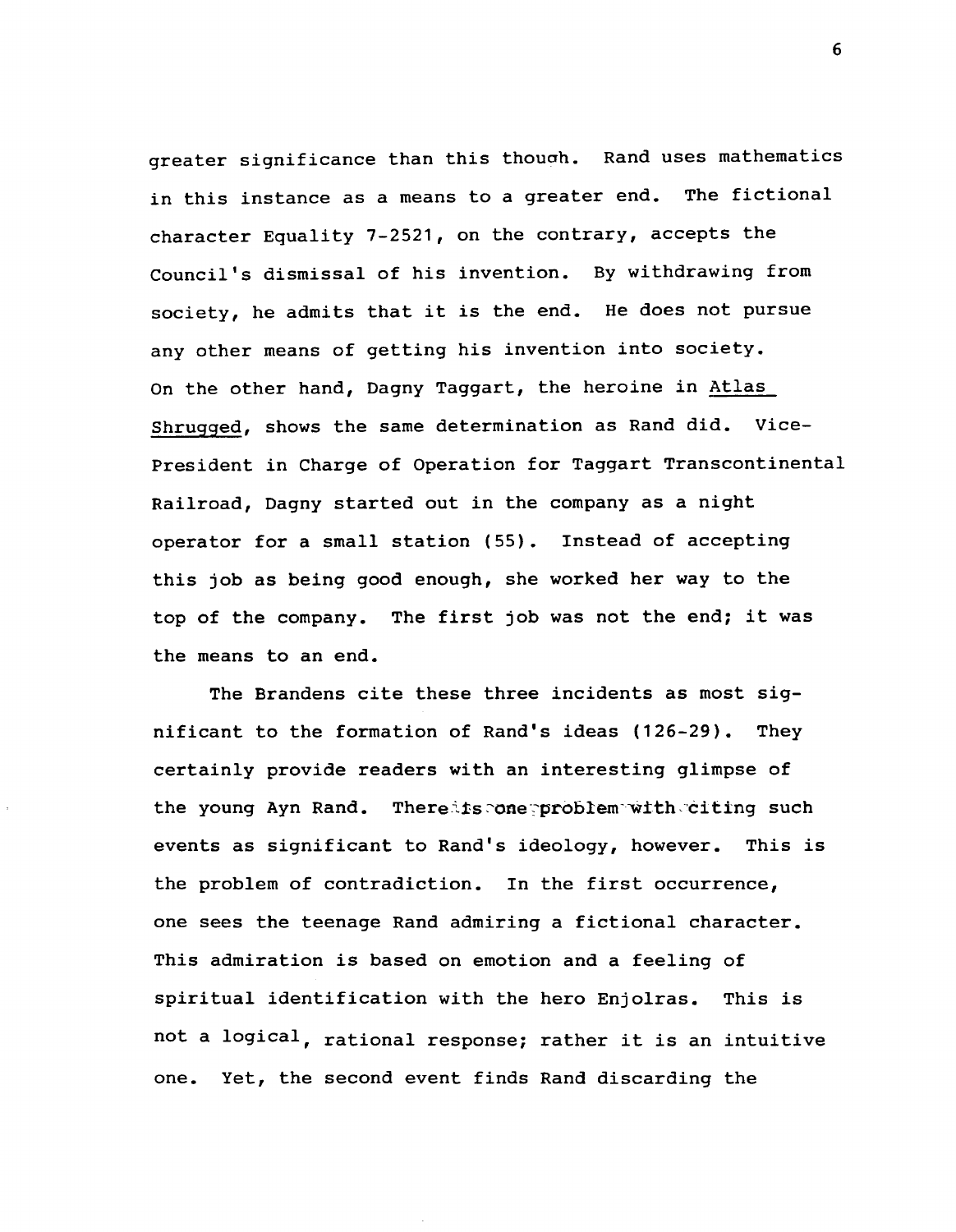spiritual, intuitive feelings so natural in humans. There is nothing wrong with such contradictions; indeed all individuals change their philosophies as they mature. Rand, however, seems never to outgrow her opposing ideologies. In her fiction, both Anthem and Atlas Shrugged support Rand's acceptance of atheism; Anthem does not support the first or last of her three events, however. Once again, contradictions abound.

## Rand's Philosophy

There exist three types of man according to Rand in her book For the New Intellectual: The Philosophy of Ayn Rand: the man of faith (Witch Doctor), the man of force (Attila), and the man of reason (Producer). Whenever men abandon reason, the first two types take control of society (8). Attila and the Witch Doctor, as Rand has labeled them, fight against reason. Attila conquers men's souls--he provides Attila with values (New Intellectual 10-13). These men cannot control nature, so they overpower those who do conquer nature. There is a third type of man, rare and superior, the Producer. Here is the man of reason, the thinker.

The Producers are the "forgotten men of history" (New Intellectual 18). Such men were Aristotle and Thomas Aquinas. Rand believes Aristotle to have been the first intellectual, whose philosophy was intellect's Declaration of Independence.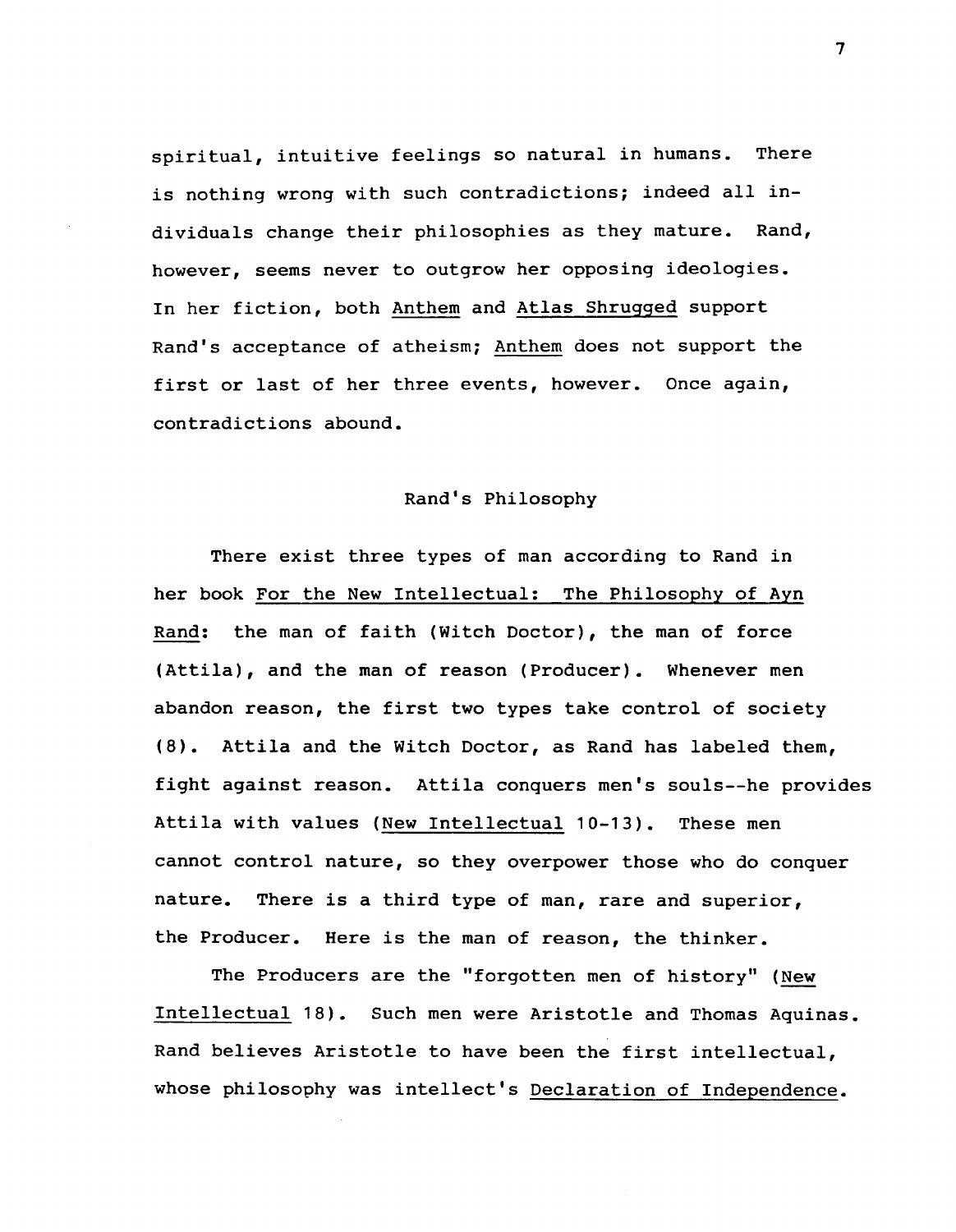Thomas Aquinas brought Aristotle's ideas back to mankind through his works (New Intellectual 20-21). While others may have been Producers, Rand recognizes these two in particular because her philosophy is based upon what she learned from them. She writes, "The only philosophic debt I can acknowledge is to Aristotle....his definition of the laws of logic and of the means of human knowledge is so great an achievement..." (About the Author, Atlas Shrugged). In Atlas Shrugged, Rand entitles each of the three sections in tribute to this philosopher (About the Author, Atlas Shrugged). They are entitled Non-Contradiction, Either-Or, and A is A. Thousands of years may separate the Producers; they are, indeed, rare treasures in Rand's eyes.

Though Rand finds America breaking down, she does believe the United States was, at one time, led by the Producers. In For the New Intellectual she writes, "The first society led, dominated and created by the Producers, was the United States of America" (23). If this is the case, and if at one time the Producers were running society, then what has happened? What can be done to stop what Rand sees as the decline of this country?

First of all, according to Rand, intellectual freedom needs support. It cannot exist without help. Rand states in For the New Intellectual, "Intellectual freedom cannot exist without political freedom; political freedom cannot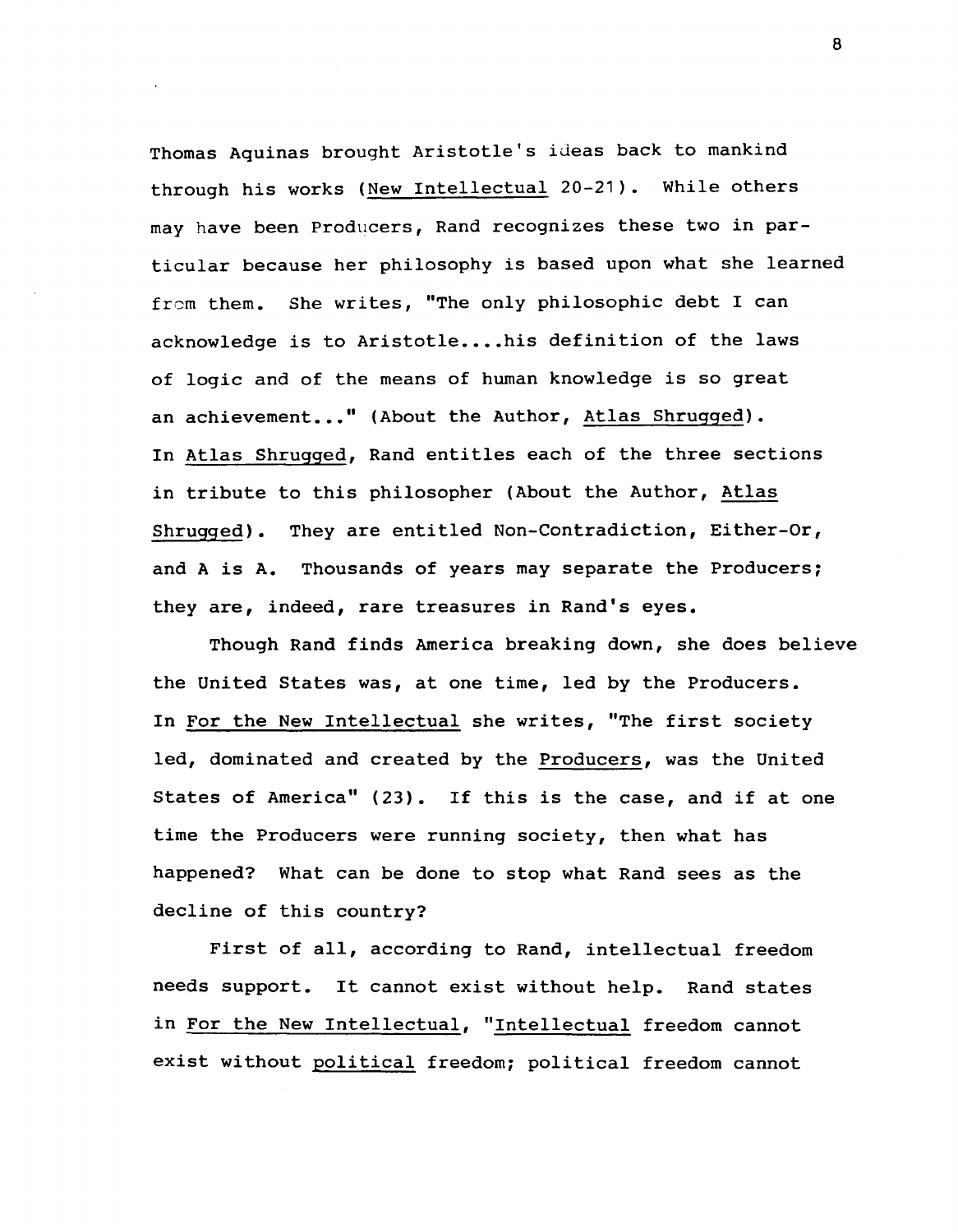exist without economic freedom; a free mind and a free market are corollaries" (23). Laissez-faire capitalism would best promote the reason of Objectivism, says Rand. Unfortunately, such an economic and political system does not exist in any pure form. Rand says that the United states, in the past, has come the closest of any country to laissez-faire capitalism. Nathaniel Branden in Who is Ayn Rand? agrees. He writes, "It was the United states of America, with its system of limited, constitutional government, that implemented the principle of capitalism--of free trade on a free market--to the greatest extent" (14). This country is not totally devoid of governmental interference, however. Antitrust laws and Medicare bring the ideas of Rand's "Equalization of Opportunity Bill" and socialized medicine very close. In order for Rand's philosophy to flourish she believes a perfect laissez-faire capitalist society must first exist. Today's society is faced with only two choices in Rand's opinion: capitalism or altruism. Depending upon which idea society selects to follow, the country will either cater to the individual or to the collective (O'Neill 16-17). Philosophers such as Rand and O'Neill offer no other alternatives for man. If society does not promote the individual, then the collective society will be praised and vice versa. There does not appear to be any choice in the middle.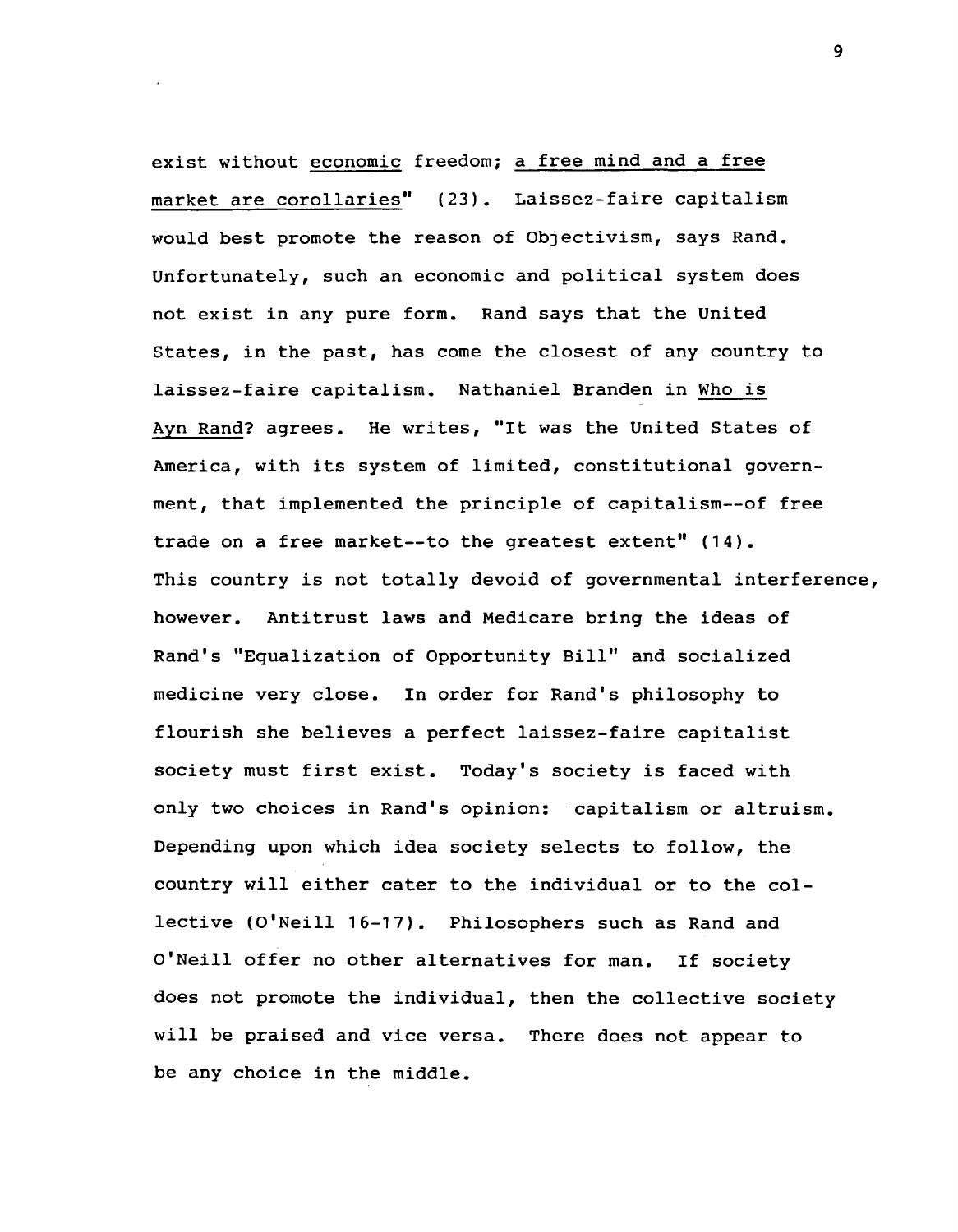Rand's perceptions of the United states lead her to believe that capitalism and, therefore, individualism should be the dominant theories. She sees America as being based upon man's self-reliance and self-esteem, both characteristics governed by the individual (New Intellectual 58). She summarizes these feelings in the following passage from For the New Intellectual:

> The New Intellectuals must remind the world that the basic premise of the Founding Fathers was man's right to his own life, to his own liberty, to the pursuit of his own happiness--which means: man's right to exist for his own sake, neither sacrificing himself to others [altruism] nor sacrificing others to himself; and that the political implementation of this right is a society where men deal with one another as traders, by voluntary exchange to mutual benefit. (62)

There is no room in Rand's plans for Attila or the Witch Doctor, men who sacrifice others to themselves; altruists, the self-sacrificers, have no place in Objectivism either. Only the Producer--man of reason, can be found in Rand's philosophy. It is this man upon whom society must rest all hope.

Rand says any man or woman can be a New Intellectual. He/she must be willing to think, to know life is ruled by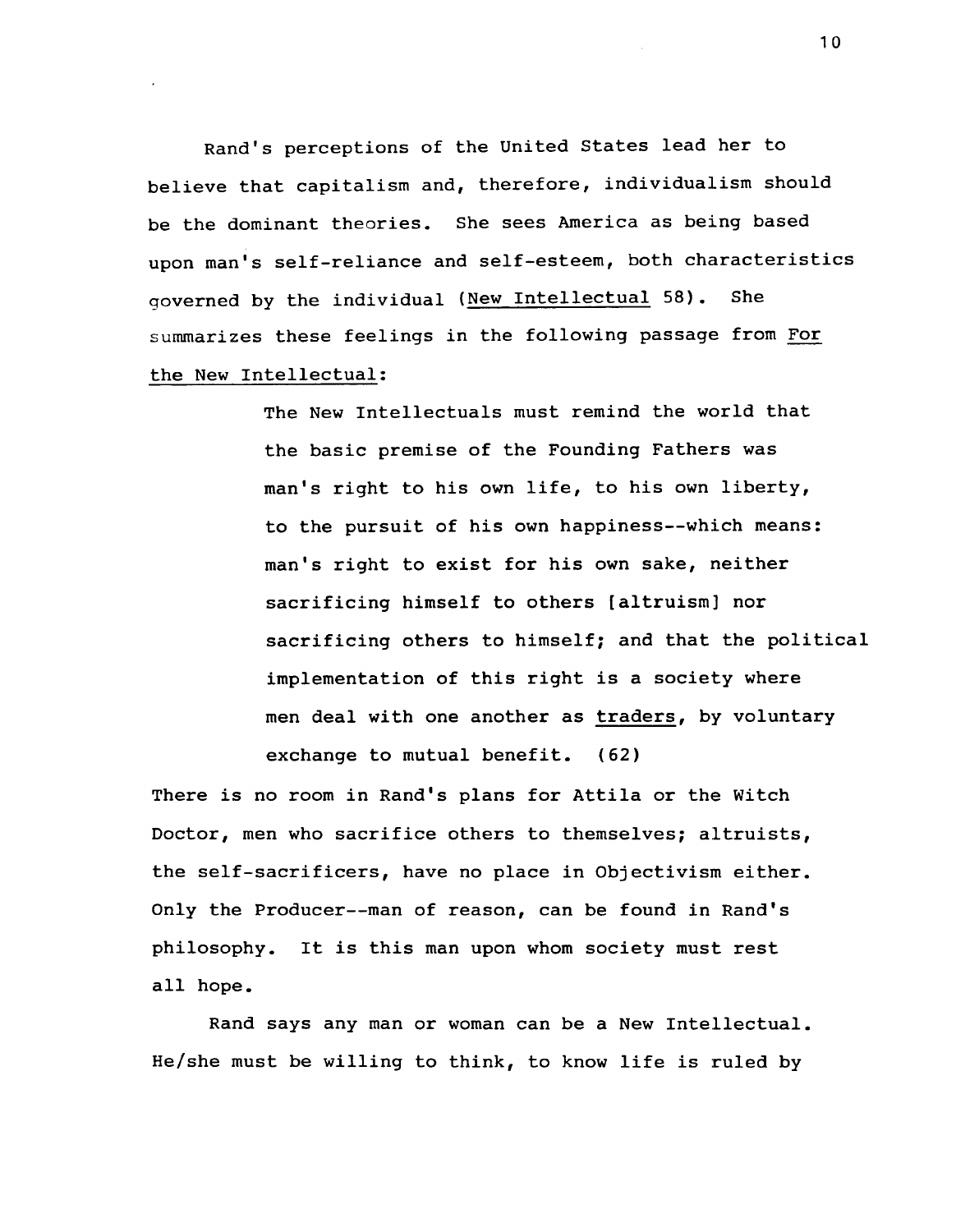reason, must value his or her own lafe, and must not be willing to let the Attilas or the Witch Doctors rule or to give in to apathy or despair (New Intellectual 57). Though these Producers are few, they do exist; society desperately needs to uncover them. One possible way to recognize the New Intellectual, the Producer, is to take two novels by Ayn Rand and locate the Producers in them. Then, by applying the qualities of these characters to people in society today, one can discover not only the New Intellectuals, but also the much-dreaded Attilas and Witch Doctors.

Usually the main character, the hero (or heroine) of Rand's story truly represents the Producer. These are the people Rand feels contribute to society. Such is not the case, however, in Rand's novel Anthem. Written in 1937, this book portrays a futuristic society in which total collectivism has been accepted as a normal way of life. This piece addresses the theme of individualism versus the institution; it explores the meaning of man's ego (New Intellectual 73).

The hero in Anthem is one Equality 7-2521. Each member of this novel's society is numbered; this suggests the impersonal quality of the times. Equality 7-2521, whose name signifies that all men are equal, regardless of their character and/or talents, has certain rebellious thoughts. He craves to break free of the binding routine.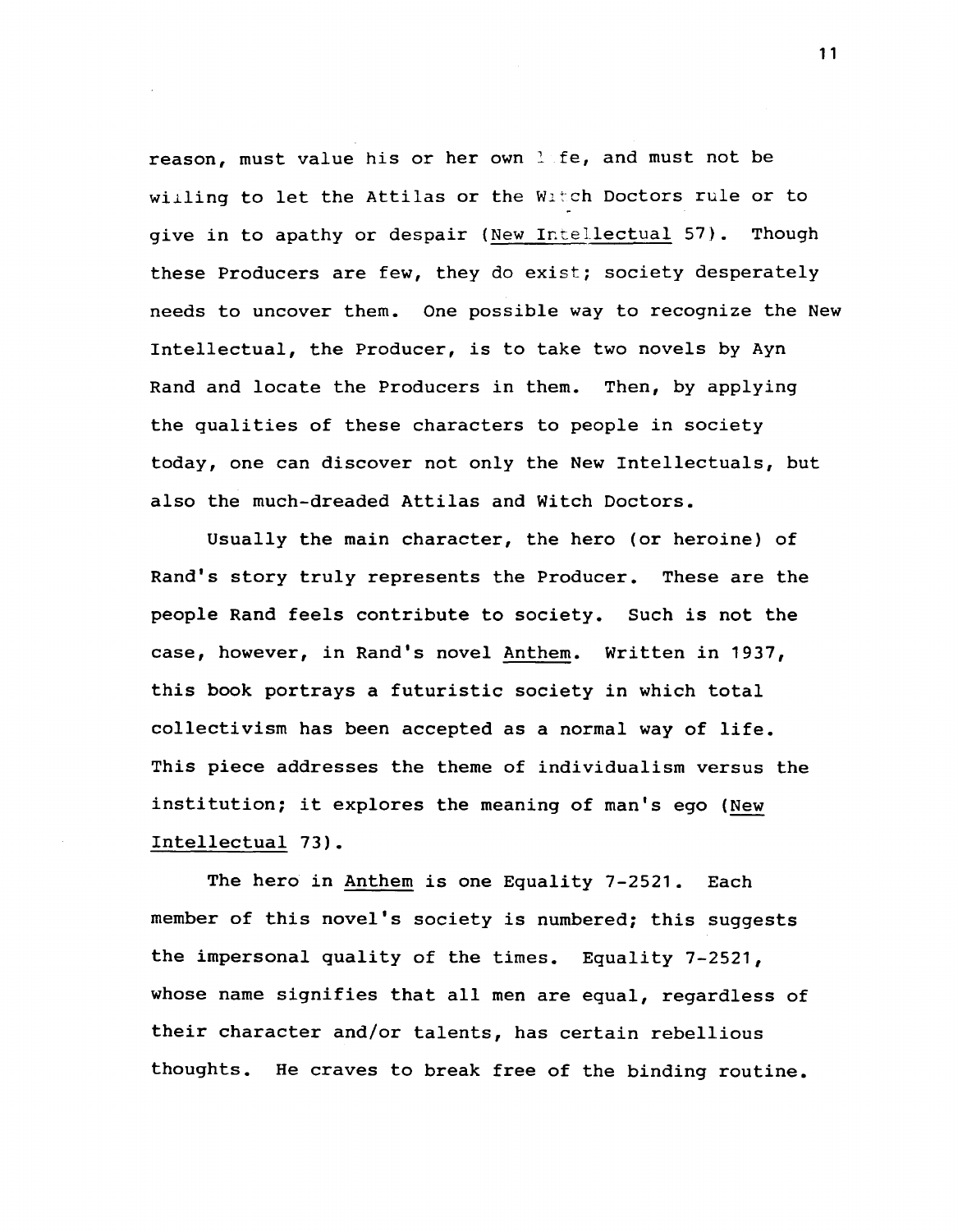Unhappy (in itself a crime) with his job as a streetkeeper, Equality 7-2521 sneaks off and finds relics from the "Unmentionable Times," the twentieth century. Using these materials, as well as the rational side of his mind, Equality 7-2521 creates, actually recreating electricity. Naively believing his superiors will welcome this time-and-Iabor saving creation, Equality 7-2521 shows the invention to the World Council of Scholars; they turn on him. Equality 7-2521 runs away to the Uncharted Forest where he is met by the Golden One, the woman he loves (also forbidden). Together they create their own life in a house built during the "Unmentionable Times." During this time, Equality 7-2521 greedily reads anything he can find. He discovers the concept of individualism; he finds the "I" in society and discards the "We."

Equality 7-2521 is to be Rand's Producer. He uses the logic and reasoning skills of a New Intellectual when he creates electricity. Though he lives in a futuristic society, many things, such as electricity and individualism, have disappeared. They are part of the "Unmentionable Times."

Next, however, Equality 7-2521 reacts in an emotional, Witch Doctor manner. He takes his discovery to the World Council in hopes that they will make him a scholar, therby removing him from the home of the streetkeepers. This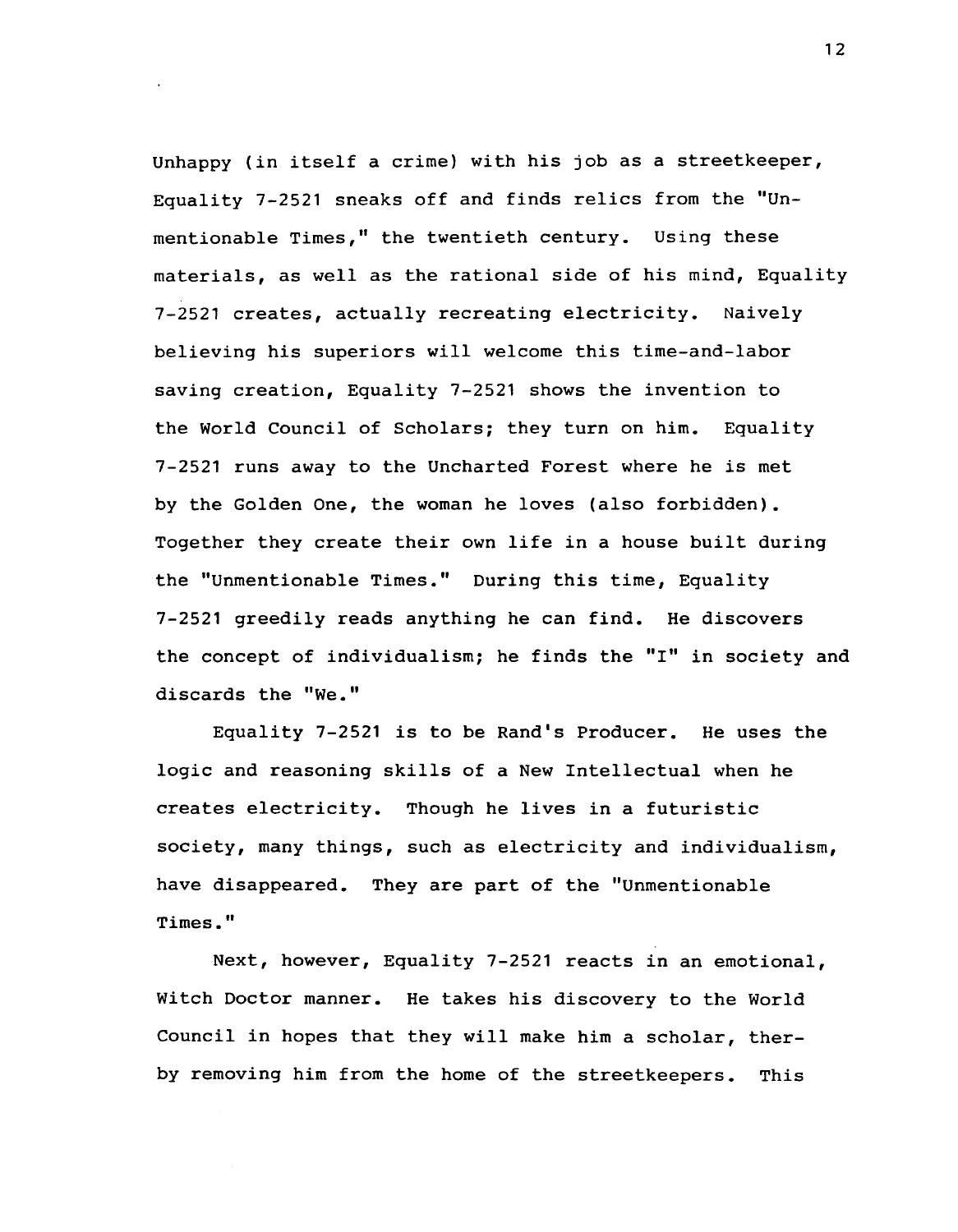is not a logical plan; it is one full of pride and emotion. Equality 7-2521 is not thinking clearly; he does not realize his "discovery" is a threat to the collective society in which he lives. All he sees is the opportunity to advance himself; he knows no limitations to his abilities. Later, he is totally stunned by the Council's negative response. He does not understand the fear of his leaders.

On another occasion Equality 7-2521 is blinded by emotion. This is when the Golden One follows him into the Uncharted Forest. He blindly trusts this woman, not even realizing she could mean danger (even death) to him. The Council could have sent her to dispose of the threat of Equality 7-2521, thus securing the collectivism of their society. Equality 7-2521 takes the Golden One with him to make a home for themselves, oblivious to such a possibility.

Still a third time the main character reacts emotionally. This occurs when he decides to return to his native city and save men such as International 4-8818. Equality 7-2521 does not:consider that in doing so he will be handing others the values he wishes them to have--just as a Witch Doctor would. The Witch Doctor takes over men's souls; he provides others with values. Such a person is Equality 7-2521; he does not see past himself, yet at the same time he is altruistic--he is willing to sacrifice himself, to subject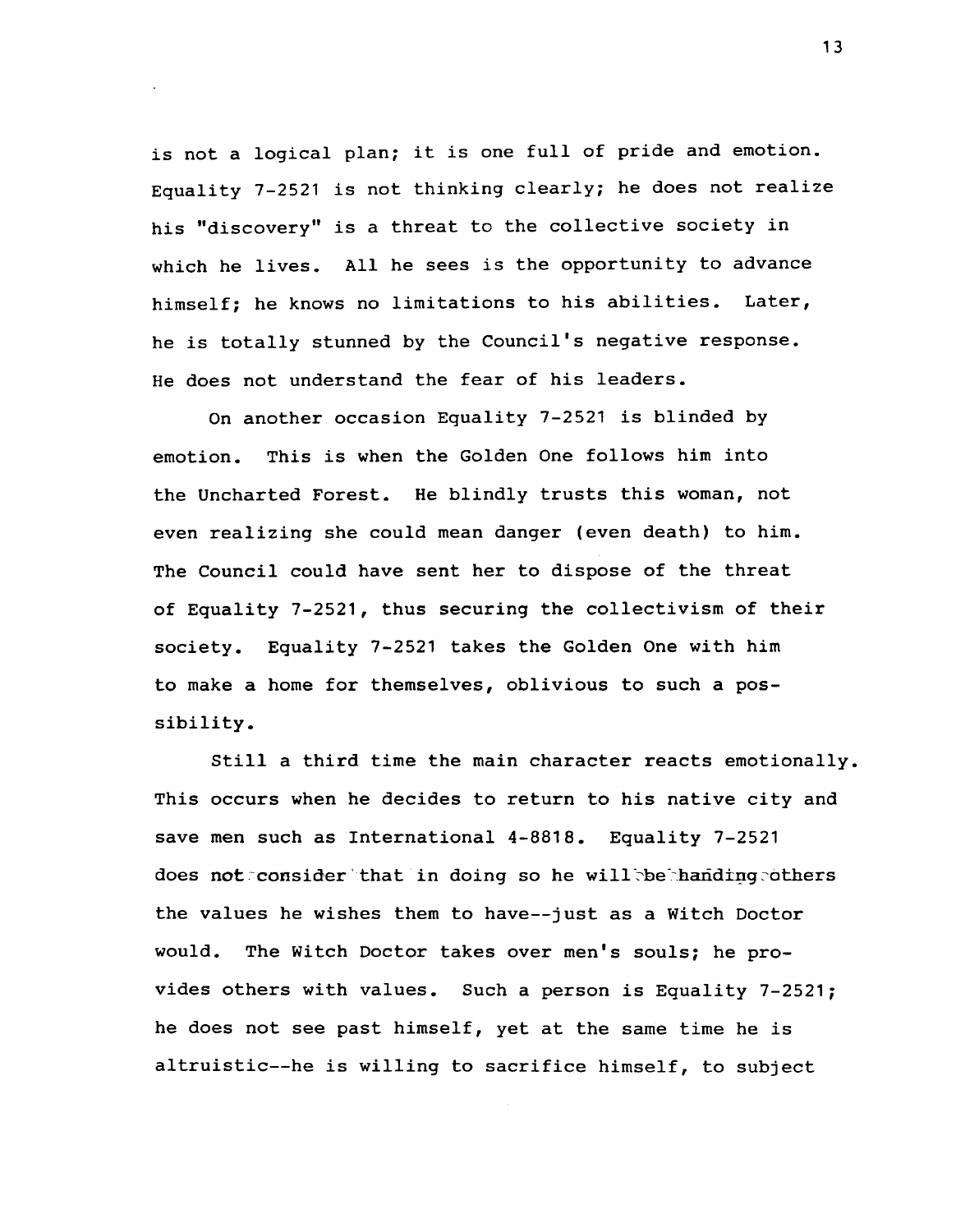himself to the wrath and violence of the authorities in order to "save" other men and women.

Anthem has no Producers, certainly not Equality 7-2521 or the Golden One--both of whom act on instinct and emotion. Rand may be seeking the New Intellectuals of the world, but she is not creating Producers in Anthem. This may be because Anthem is one of Rand's earlier works of fiction. Atlas Shrugged, published in 1957, offers a great contrast.

The major idea behind Rand's novel Atlas Shrugged involves the existence and the importance of the human mind to mankind. Rand's primary concern here is the disintegration of logic in the United States. Throughout the book, the country's handful of Producers retreat from society one at a time. The leader of this movement is one John Galt. Galt begins this "mind strike" and persists until he has reached everyone qualified.

The pathetic remains of America's society are too self-centered to grasp the enormity of the situation. These Attilas and Witch Doctors are confident that they will not only survive such a strike, but that they will also excel without the Intellectuals of the country. The political and economic structure of the United States is rapidly disintegrating, but the saddest part of it all is that America is blind to its ruin.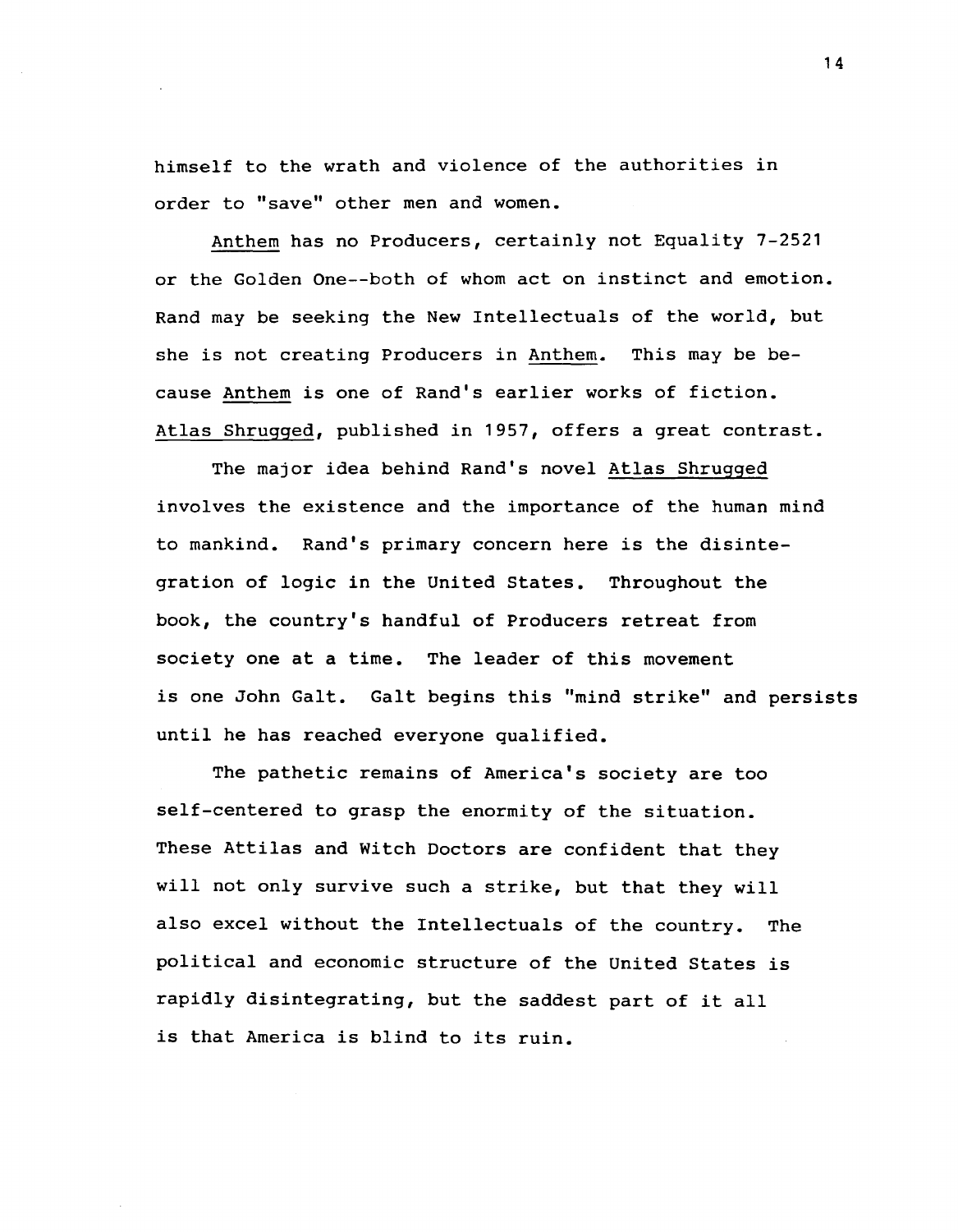A few notable exceptions do exist, however. One is the previously noted John Galt. A true inventor, unlike Equality 7-2521, Galt has created a motor that will revolutionize the country. Rather than allow his motor to be misused by the Attilas and Witch Doctors, Galt withdraws both his motor and his mind from society. Galt sees others who have the potential to become Producers; these men and women he seeks out and persuades to join him. Often, Galt is rejected by these individuals only later to be joined after they have faced the ignorance and injustices of mankind.

Dagny Taggart, Rand's heroine in Atlas Shrugged, is the last person to join Galt. While she is a Producer, Taggart is also reluctant to give in to the demands of America's society. Taggart feels it is up to her to, in. a sense, save the United States. Letting Taggart Transcontinental Railroad fall into the hands of the Attilas and Witch Doctors is a fear Taggart fights to overcome. After a long struggle within herself, Taggart finally chooses to join Galt and the others. The oath that Galt swore before Taggart returns to convince her of her correct decision. He states, "'I swear--by my life and my love of it--that I will never live for the sake of another man, nor ask another man to live for mine'" (993).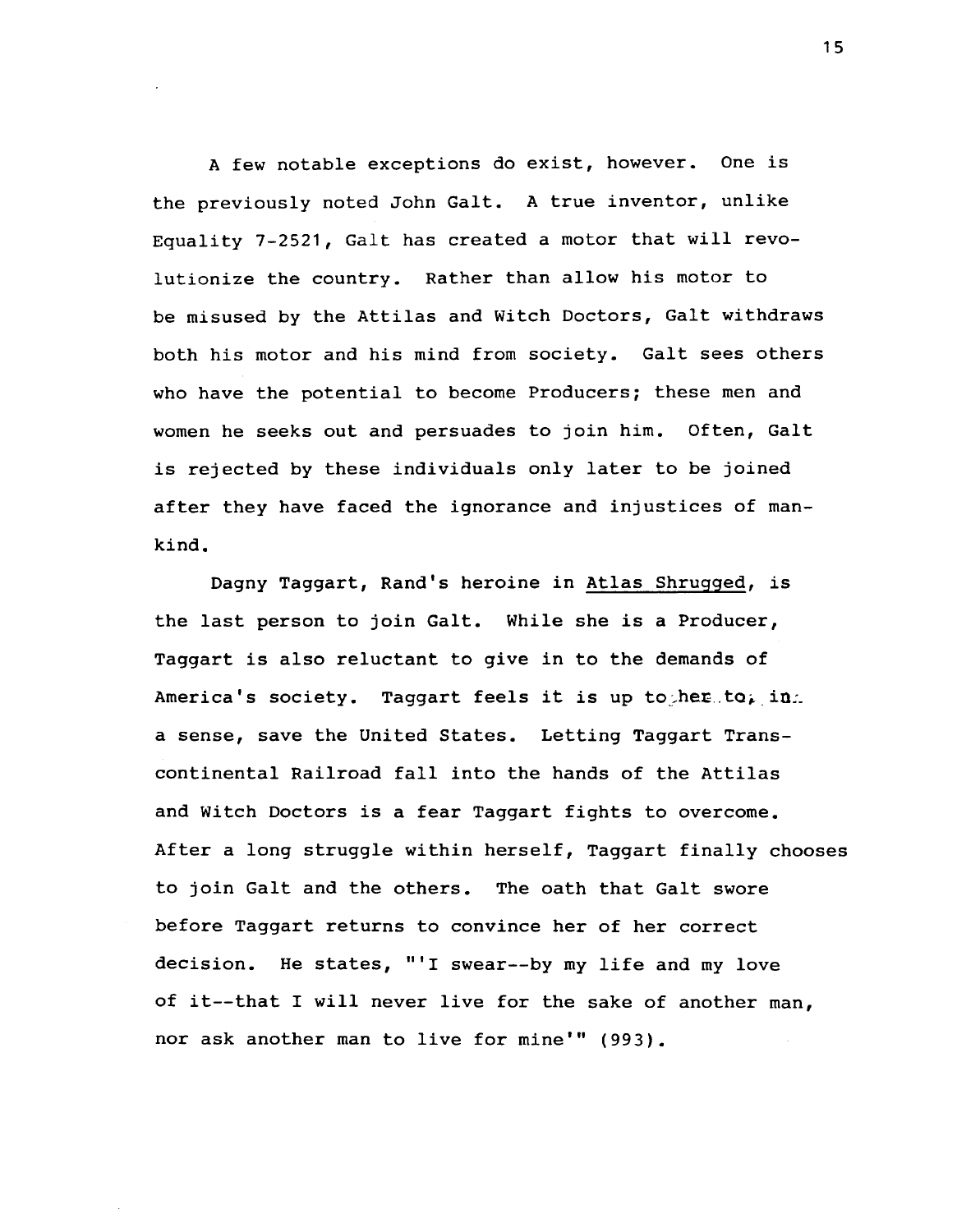John Galt is Rand's new fictional hero. In Atlas Shrugged Galt has persuaded the men of the mind, the Producers of society, to go on strike. As each individual withdraws his or her intellectual services from society, the economy gradually collapses. The Attilas and Witch Doctors take over; men such as James Taggart, an emotional weak-minded railroad president, and Orren Boyle, an Attila businessman, control the entire social, political, and economic dimensions of society. Orren Boyle's views are seen in his statement that, "The only justification of private property is public service" (Atlas Shrugged 50). James Taggart's motto is "'Don't bother me, don't bother me...'" (15). These men, and others like them, feel society owes them opportunity and success. James Taggart compounds these sins by refusing to accept the reality that the political and economic structures of the country are collapsing, thus the "don't bother me" syndrome.

The John GaIts and Dagny Taggarts of the world see things differently. Galt, in his radio speech to the United States, tells the Attilas and Witch Doctors Rand's personal philosophy. He says, "'Since virtue, to you, consists of sacrifice, you have demanded more sacrifices at every successive disaster....We are on strike, we the men of the mind....We are on strike against the creed of unearned rewards and unrewarded duties'" (936-37). In this par-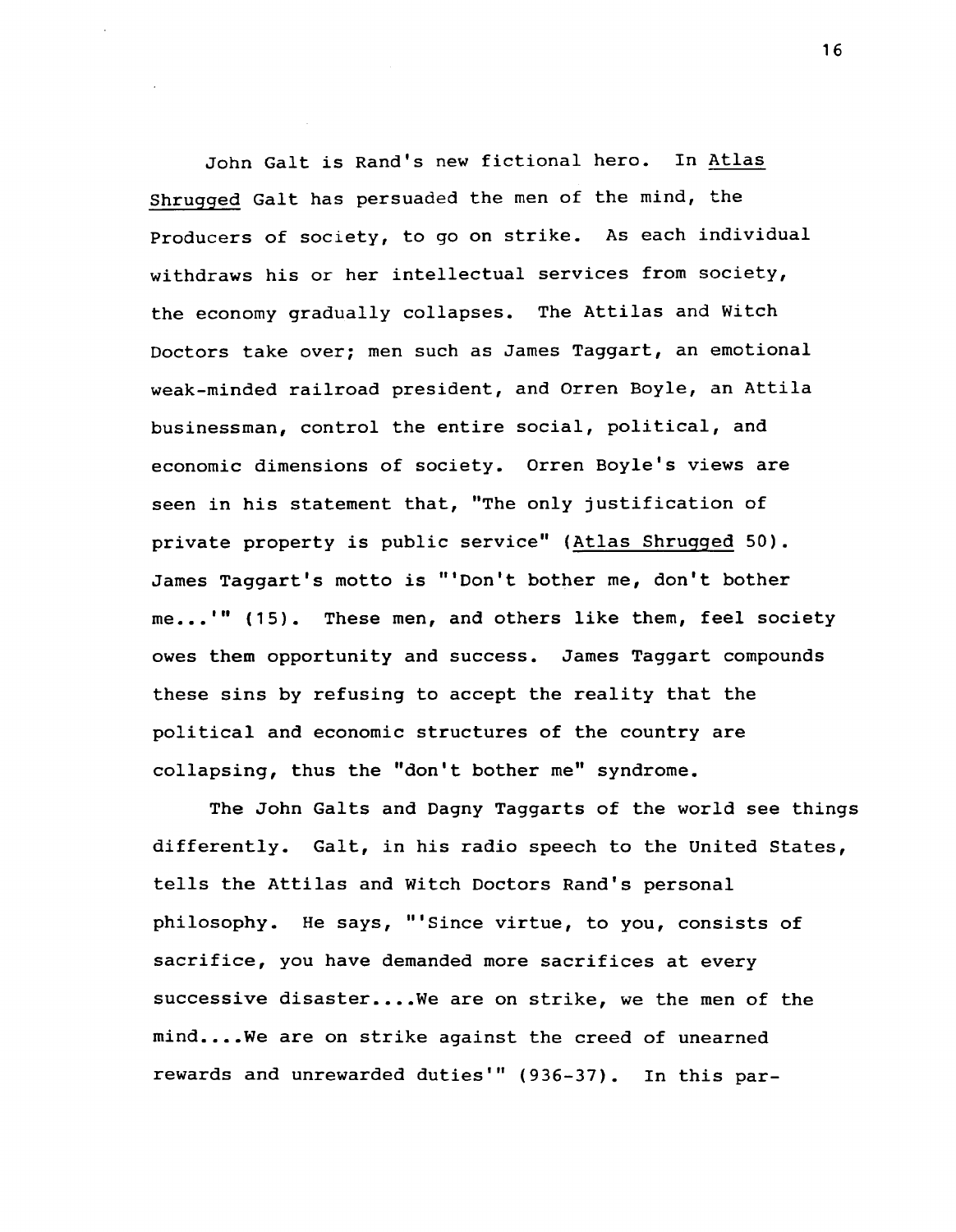ticular novel, Rand's heroes and heroines are true Producers; her Attilas and Witch Doctors are the world's villains.

Within her fiction, as within her personal life, Ayn Rand has many contradictions. While Anthem's Equality 7-2521 is not an example of a Producer, John Galt is the epitome of Man Thinking. This may be due to Rand's own growth as a philosopher, as well as her development as a writer.

# Conclusion

Rand is known not only for her great works of fiction, but also for her creation of the philosophy of Objectivism. This ideology has intrigued many modern Americans. According to William F. O'Neill, author of With Charity Toward None: An Analysis of Ayn Rand's Philosophy, Rand adamantly believes that man needs some philosophy--whether he realizes it or not (6). By having a philosophy, man builds self-esteem. Rand's response to this need is Objectivism.

Objectivism is reason and logic; there is no room in this philosophy for emotionalism or altruism. Man is to be self-reliant and individualistic. He needs to think of himself first and not worry about the lot of others. The New Intellectual is the Producer; he is not a Witch Doctor who gives others values, nor is he an Attila--one who uses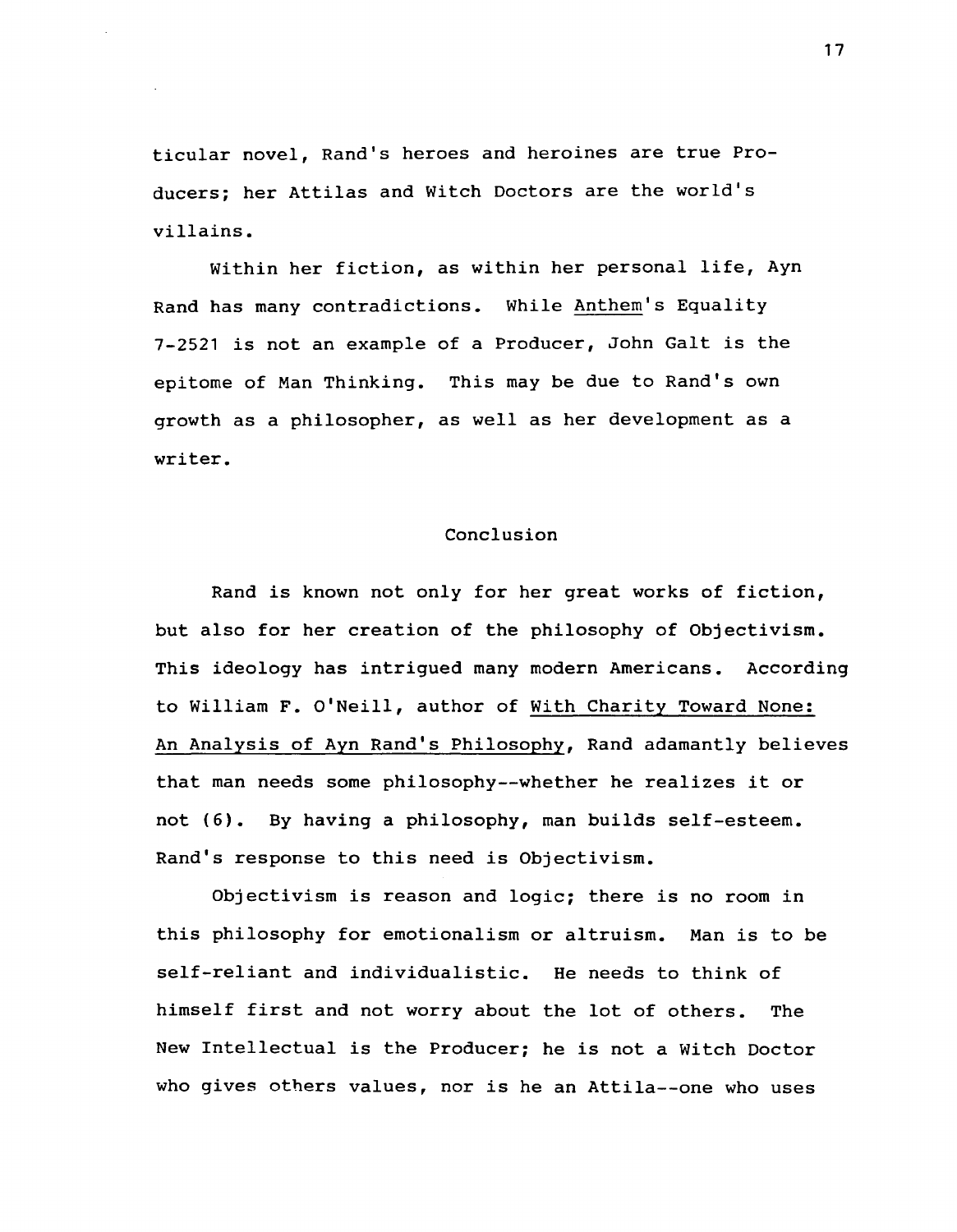orute force to control others. The Producer is a rare man at best: realistically he does not exist in any true form. All men and women are combinations of Attila, the Witch Doctor, and the Producer. Just as there is no pure form of government, no single economic force in the United states, so there is no pure intellect.

In this imperfect world, there can be no pure Attila, Witch Doctor, of Producer. Rand herself supports a mixture of all three in her novel Anthem. Here is found Equality 7-2521, a combination of the Witch Doctor and the Producer. While on one hand, Equality 7-2521 acts as a New Intellectual by freeing himself from an oppressive community, he also possesses the qualities of a Witch Doctor in his desire to change other men into his own likeness. He also has the potential to be an Attila; when he returns to save his friend, International 4-8818; perhaps he will have to turn to physical force in order to get International 4-8818 out of the City. Man has the potential to be any combination of these three types of man.

Atlas Shrugged contains Rand's strongest Producer: John Galt. An ardent believer in the capitalist system, Galt fights, rationally, for all in which he believes. No longer will he sacrifice himself or others to the socialist society that is continuously growing and flourishing in twentieth century America.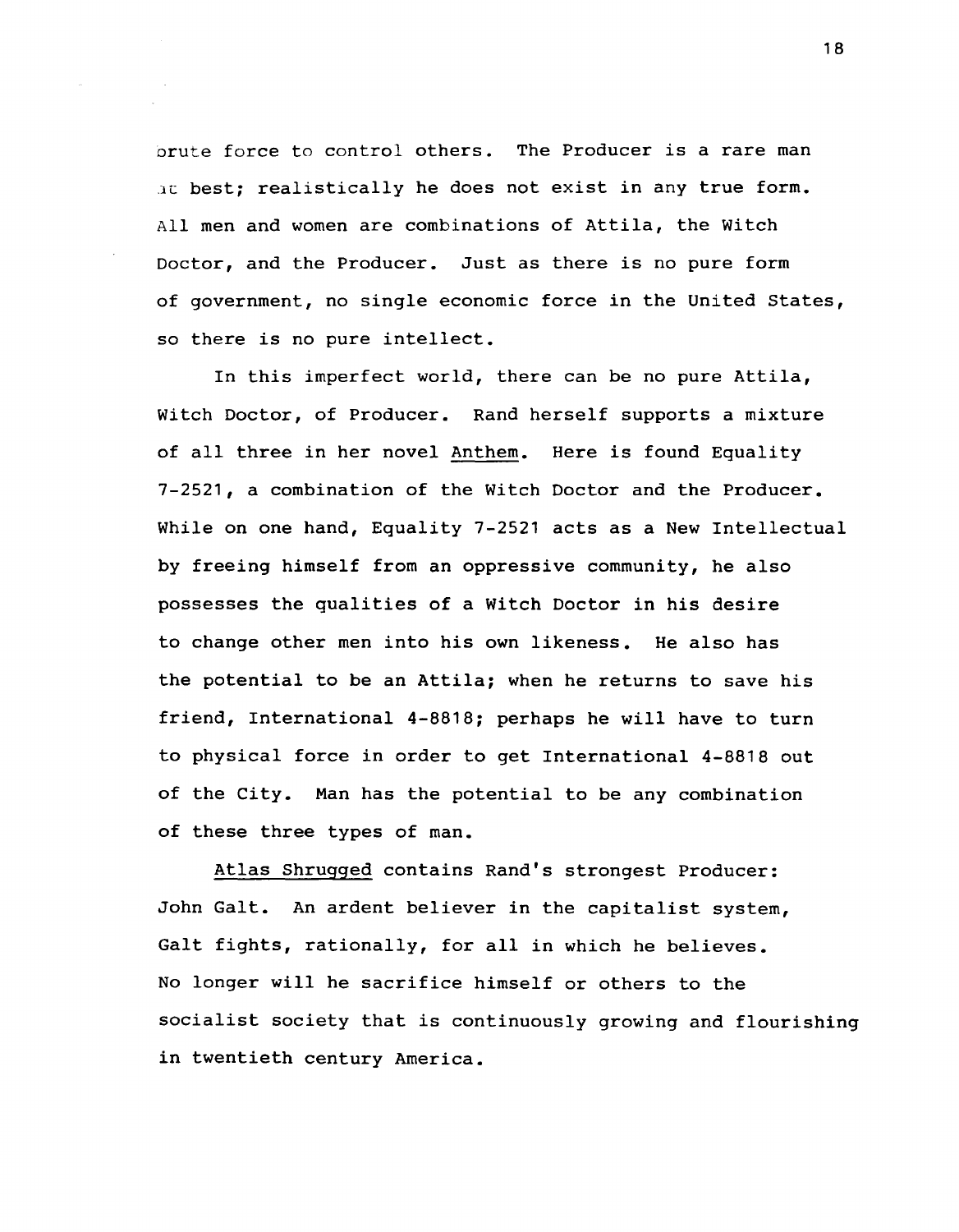While Rand's philosophy may be contradictory, it has broad appeal. In actuality, everyone is a combination of the Attila, the Witch Doctor, and the Producer. It is simply more difficult to identify the Producer in men today. Objectivism speaks to the man of force, the man of faith, and the man of logic: contemporary man. At the same time, the humanistic aspect of Rand's philosophy is also praised. Society admires the invincibility of modern man; this is most easily seen through the media of the twentieth century. Products that rebuild, enhance, and heal humans are popular. Television, magazines, and billboards all show people the new miracle cures for cancer, obesity, and unhappiness: products that strengthen humans to greater extents and humor them into a belief in their immortality. With such messages constantly bombarding men, philosophies and ideologies are developed based on such information. Thus, humanism, altruism, collectivism--all are born.

Rand's philosophy of Objectivism has found its way into the media through books and movies; with such a following, Objectivism cannot help but influence American society. Perhaps people will heed the warning Rand writes them in her novels, particularly in Atlas Shrugged. If media can work against society, then it can work for society.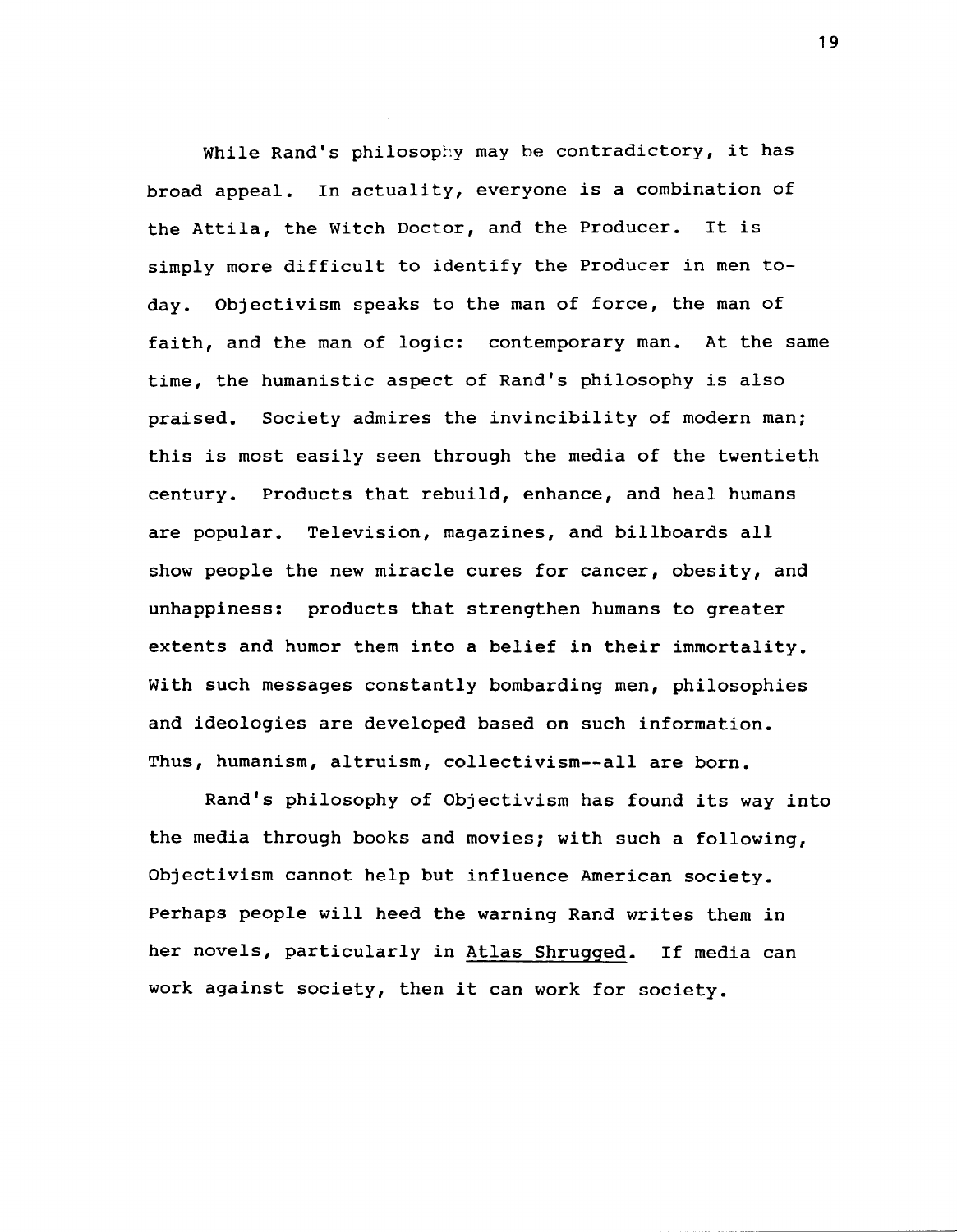#### Works Cited

- Branden, Nathaniel, and Barbara Branden. Who is Ayn Rand? New York: Random House, 1962.
- "Humanism." Webster's New Collegiate Dictionary. Springfield: Merriam-Webster, 1956.
- O'Neill, William F. With Charity Toward None: An Analysis

of Ayn Rand's Philosophy. New York: Univ. of S.

Cal., 1971.

Rand, Ayn. Anthem. New York: New American Library, 1946.

---. Atlas Shrugged. New York: New American Library, 1957. "Rand, Ayn." Encyclopaedia Britannica: 932.

- Rand, Ayn. For the New Intellectual: The Philosophy of Ayn Rand. New York: Random House, 1961.
- ---. The Virtue of Selfishness: A New Concept of Egoism. New York: New American Library, 1961.
- Robbins, John W. Answer to Ayn Rand: A Critigue of the Philosophy of Objectivism. Washington D.C.: Mt.

Vernon Publishing Co., Inc., 1974.

Robinson, Kristin. "Ayn Rand's Objectivism: A Humanistic Interpretation." The Humanist Jan.-Feb. 1989: 29-30.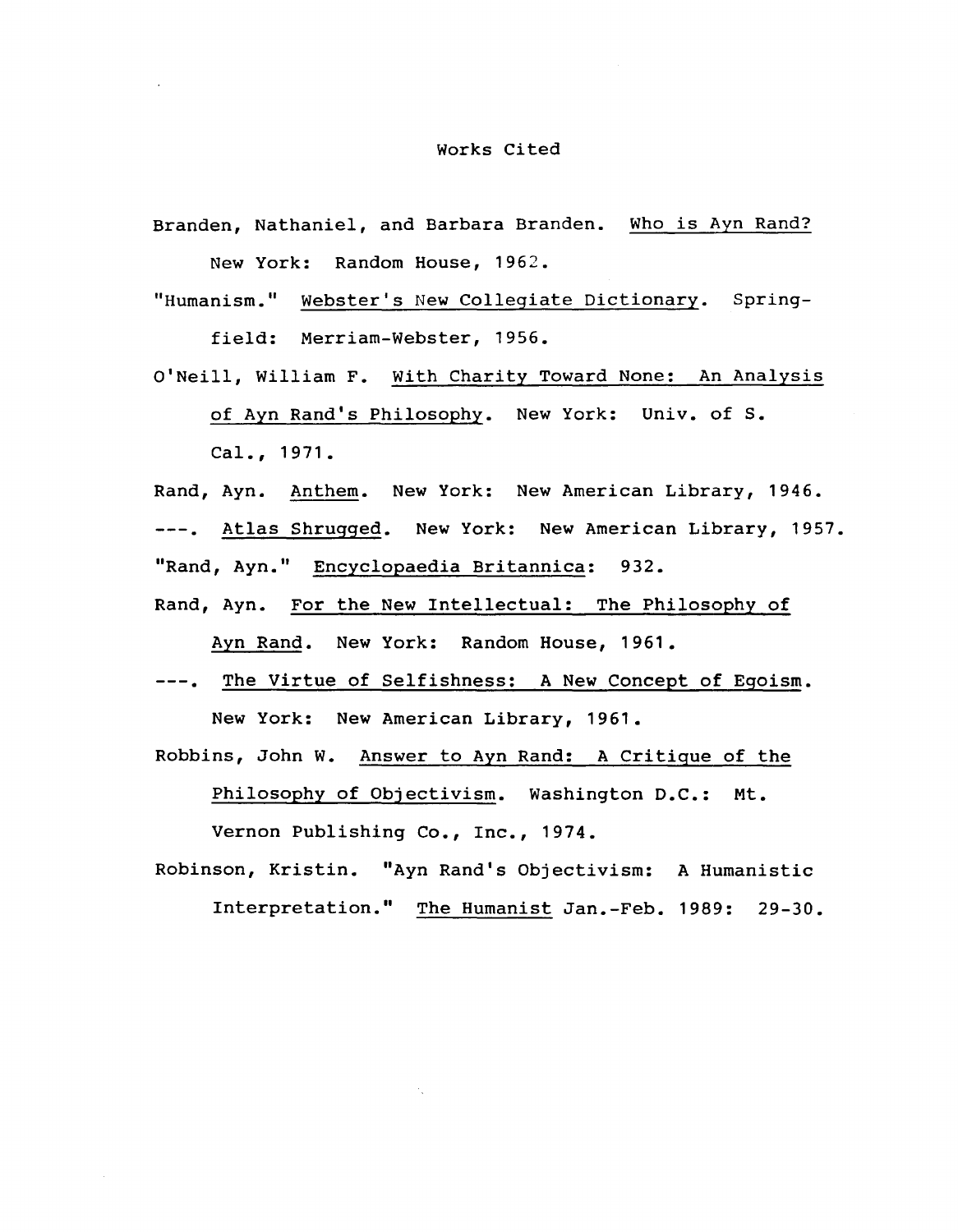Branden, Nathaniel, and Barbara Branden. Who is Ayn Rand? New York: Random House, 1962.

Corlett, J. Angelo. "Perloff, Utilitarianism, and Existentialism: Problems with Self-Interest and Personal Responsibility." American Psychologist June 1988: 481-82.

- Den Uyl, Douglas J., and Douglas B. Rasmussen, eds. The Philosophic Thought of Ayn Rand. Chicago: Univ. of IL, 1984.
- "Humanism." Webster's New Collegiate Dictionary. Springfield: Merriam-Webster, 1956.
- "Laissez-faire." Webster's Ninth New Collegiate Dictionary. Springfield: Merriam-Webster, 1987.
- O'Neill, William F. With Charity Toward None: An Analysis of Ayn Rand's Philosophy. New York: Univ. of S. Cal., 1971.
- Rand, Ayn. Anthem. New York: New American Library, 1946.
- ---. Atlas Shrugged. New York: New American Library, 1957.
- ---. Capitalism: The Unknown Ideal. New York: New American Library, 1946.

"Rand, Ayn." Encyclopaedia Britannica: 932. Rand, Ayn. For the New Intellectual: The Philosophy of Ayn Rand. New York: Random House, 1961.